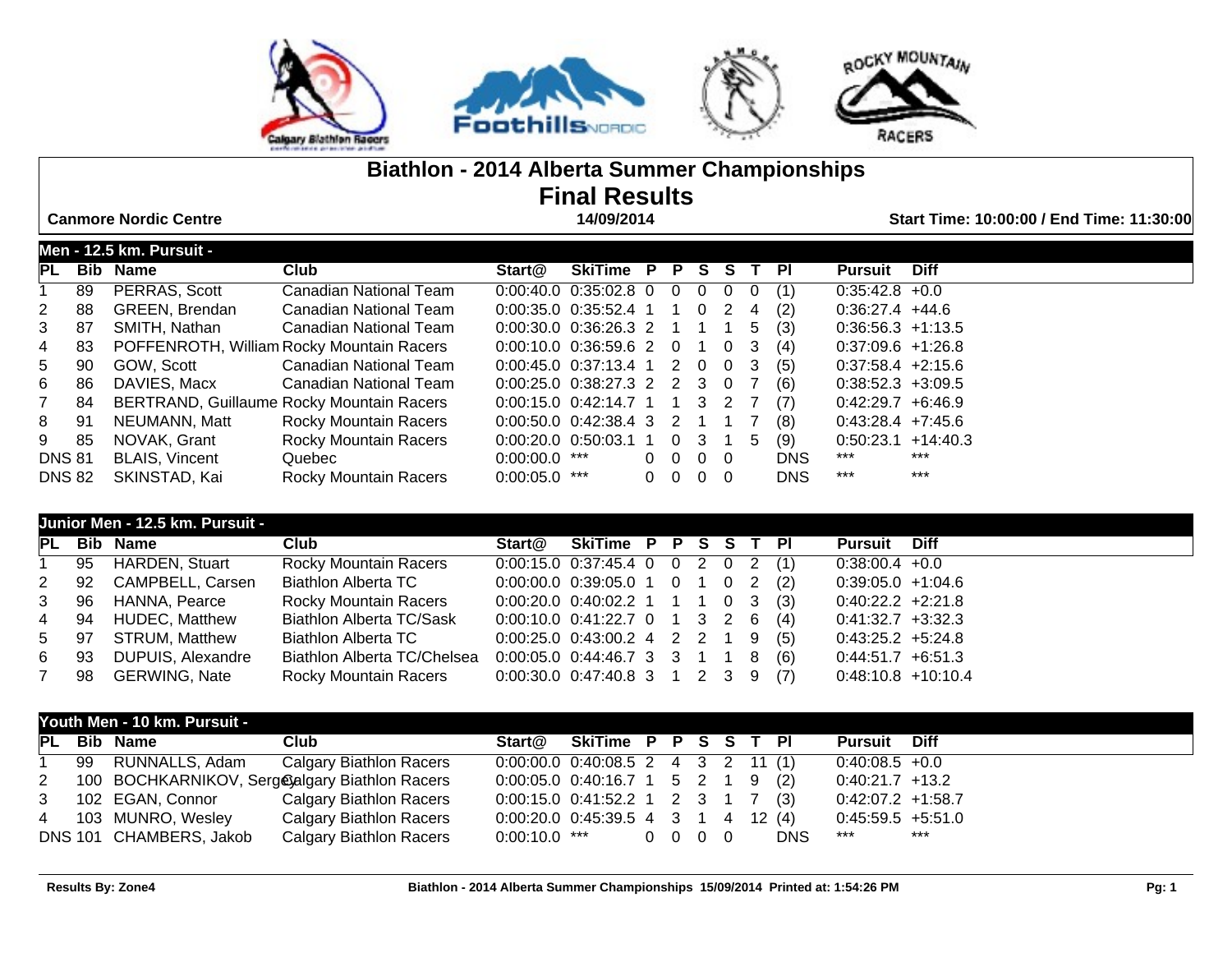|  | Women - 10 km. Pursuit -               |                               |                                       |  |  |  |                     |  |
|--|----------------------------------------|-------------------------------|---------------------------------------|--|--|--|---------------------|--|
|  | PL Bib Name                            | Club                          | Start@ SkiTime P P S S T PI           |  |  |  | <b>Pursuit</b> Diff |  |
|  | 1 107 KOCHER, Zina                     | <b>Canadian National Team</b> | $0:00:15.0$ $0:35:38.5$ 1 1 3 1 6 (1) |  |  |  | $0:35:53.5 +0.0$    |  |
|  | 2 108 CRAWFORD, Rosanna Canmore Nordic |                               | $0:00:20.0$ $0:35:53.2$ 3 2 1 0 6 (2) |  |  |  | $0:36:13.2$ +19.7   |  |
|  | 3 104 LUNDER, Emma                     | <b>Biathlon Alberta TC</b>    | $0:00:00.0$ $0:36:53.7$ 1 2 1 0 4 (3) |  |  |  | $0:36:53.7$ +1:00.2 |  |
|  | 4 106 RANSOM, Julia                    | Biathlon Alberta TC           | $0:00:10.0$ $0:38:03.3$ 1 1 2 3 7 (4) |  |  |  | $0:38:13.3 +2:19.8$ |  |
|  | 5 105 YUNGBLUT, Erin                   | <b>Biathlon Alberta TC</b>    | $0:00:05.0$ $0:38:24.0$ 1 0 2 1 4 (5) |  |  |  | $0.38:29.0 +2:35.5$ |  |

|             | Junior Women - 10 km. Pursuit - |                                                     |                                       |                                       |  |  |  |                     |  |
|-------------|---------------------------------|-----------------------------------------------------|---------------------------------------|---------------------------------------|--|--|--|---------------------|--|
|             | <b>PL</b> Bib Name              | Club                                                | Start@                                | SkiTime P P S S T PI                  |  |  |  | <b>Pursuit Diff</b> |  |
|             | 109 BEAUDRY, Sarah              | Biathlon Alberta TC                                 |                                       | $0:00:00.0$ $0:38:43.6$ 1 2 3 1 7 (1) |  |  |  | $0.38.43.6 + 0.0$   |  |
| $2^{\circ}$ |                                 | 110 TAM VON BURG, LeilanBiathlon Alberta TC/Chelsea |                                       | $0:00:05.0$ $0:38:51.2$ 1 1 0 0 2 (2) |  |  |  | $0:38:56.2$ +12.6   |  |
|             | 3 111 VRIELINK, Danielle        | Rocky Mountain Racers                               | $0:00:10.0$ $0:41:20.4$ 1 1 2 0 4 (3) |                                       |  |  |  | $0:41:30.4$ +2:46.8 |  |

|             | Youth Women - 7.5 km. Pursuit - |                         |                                       |  |  |  |                     |  |
|-------------|---------------------------------|-------------------------|---------------------------------------|--|--|--|---------------------|--|
|             | <b>PL</b> Bib Name              | Club                    | Start@ SkiTime P P S S T PI           |  |  |  | <b>Pursuit</b> Diff |  |
|             | 112 BANKES, Megan               | <b>Foothills Nordic</b> | $0:00:00.0$ $0:29:14.2$ 0 0 1 2 3 (1) |  |  |  | $0.29:14.2$ +0.0    |  |
| $2^{\circ}$ | 114 SEPANDJ, Darya              | <b>Foothills Nordic</b> | $0:00:10.0$ $0:32:34.8$ 2 2 1 1 6 (2) |  |  |  | $0:32:44.8$ +3:30.6 |  |
| $3^{\circ}$ | 116 ROBERTSON, Bryn             | <b>Foothills Nordic</b> | $0:00:15.0$ $0:33:20.2$ 2 0 1 0 3 (3) |  |  |  | $0:33:35.2 +4:21.0$ |  |
|             | 4 113 CHONG, Kendall            | Biathlon Alberta TC     | $0:00:05.0$ $0:35:35.9$ 3 2 1 2 8 (4) |  |  |  | $0:35:40.9$ +6:26.7 |  |

|                       |     | Senior Boys - 6.25 km. Pursuit -         |                                |                             |                                         |                |   |     |      |         |                      |             |
|-----------------------|-----|------------------------------------------|--------------------------------|-----------------------------|-----------------------------------------|----------------|---|-----|------|---------|----------------------|-------------|
| IPL .                 |     | <b>Bib Name</b>                          | Club                           | Start@                      | SkiTime P P S S                         |                |   |     | T PI |         | <b>Pursuit</b>       | <b>Diff</b> |
|                       |     | 124 PADGHAM, Eric                        | <b>Foothills Nordic</b>        |                             | $0:00:35.0$ $0:28:15.1$ 1 2 2 3 8       |                |   |     |      | (1)     | $0:28:50.1 +0.0$     |             |
| $\mathbf{2}^{\prime}$ | 121 | BERLING, Chad                            | <b>Calgary Biathlon Racers</b> | $0:00:20.0$ $0:28:57.9$ 1 1 |                                         |                |   |     | 4    | (2)     | $0.29:17.9$ +27.8    |             |
| 3                     |     | 117 MCLEAN, Sean                         | <b>Foothills Nordic</b>        |                             | 0:00:00.0 0:30:37.1 1 2 5 3 11          |                |   |     |      | (3)     | $0.30:37.1$ +1.47.0  |             |
| 4                     |     | 123 HULSMAN, Thomas                      | <b>Foothills Nordic</b>        |                             | $0:00:30.0$ $0:31:31.8$ 1 1 3 3 8       |                |   |     |      | (5)     | $0:32:01.8$ +3:11.7  |             |
| 5                     |     | 126 RIEGER, Colin                        | <b>Biathlon Saskatchewan</b>   |                             | $0:00:45.0$ $0:31:18.7$ 1 2 2 3 8       |                |   |     |      | (4)     | $0.32:03.7 +3:13.6$  |             |
| 6                     |     | 118 GOBEIL, Jerome                       | <b>Calgary Biathlon Racers</b> |                             | $0:00:05.0$ $0:32:27.9$ 2 2 1 2 7       |                |   |     |      | (7)     | $0:32:32.9$ +3:42.8  |             |
| $\overline{7}$        |     | 119 ALTWASSER, Nicholas Foothills Nordic |                                |                             | 0:00:10.0 0:30:48.4 3 2 2 0 7           |                |   |     |      | (10)    | $0.32.58.4$ +4.08.3  |             |
| 8                     |     | 120 WALCH, Ben                           | Foothills Nordic               |                             | $0.00:15.0$ $0.32:44.1$ 2 4 3 2 11      |                |   |     |      | (9)     | $0.32:59.1$ +4:09.0  |             |
| 9                     |     | 127 STUSHNOFF, Thomas Foothills Nordic   |                                |                             | $0:00:50.0$ $0:32:10.2$ 1 3 1 2 7       |                |   |     |      | (6)     | $0:33:00.2 +4:10.1$  |             |
| 10                    |     | 125 GNYP, Kyrilo                         | Saskatoon Nordic               |                             | $0:00:40.0$ $0:32:35.2$ 3 0 3 2 8       |                |   |     |      | (8)     | $0:33:15.2 +4:25.1$  |             |
| 11                    |     | 122 GILLILAND, Rory                      | <b>Foothills Nordic</b>        |                             | $0:00:25.0$ $0:34:31.0$ 2 2 3 5 12 (11) |                |   |     |      |         | $0.34.56.0 + 6.05.9$ |             |
| 12 <sup>1</sup>       |     | 129 GOLDHAWK, Kieran                     | <b>Calgary Biathlon Racers</b> |                             | $0:01:00.0$ $0:34:45.5$ 5 4 3 0 12 (12) |                |   |     |      |         | $0:35:45.5 + 6:55.4$ |             |
| 13                    |     | 132 FABBRI, Lucas                        | Canmore Nordic                 |                             | $0.01:15.0$ $0.34:45.6$ 2 3 5 1         |                |   |     |      | 11 (13) | $0:36:00.6 +7:10.5$  |             |
| 14                    |     | 128 PULLISHY, Michael                    | Foothills Nordic               |                             | $0:00:55.0$ $0:35:08.2$ 2 4             |                |   | 2 2 |      | 10 (14) | $0.36:03.2 +7:13.1$  |             |
| 15                    |     | 130 DOWN, Brett                          | <b>Biathlon Saskatchewan</b>   | $0.01:05.0$ $0.34:28.8$ 3   |                                         | $\overline{1}$ | 5 | 3   |      | 12 (15) | $0:37:33.8$ +8:43.7  |             |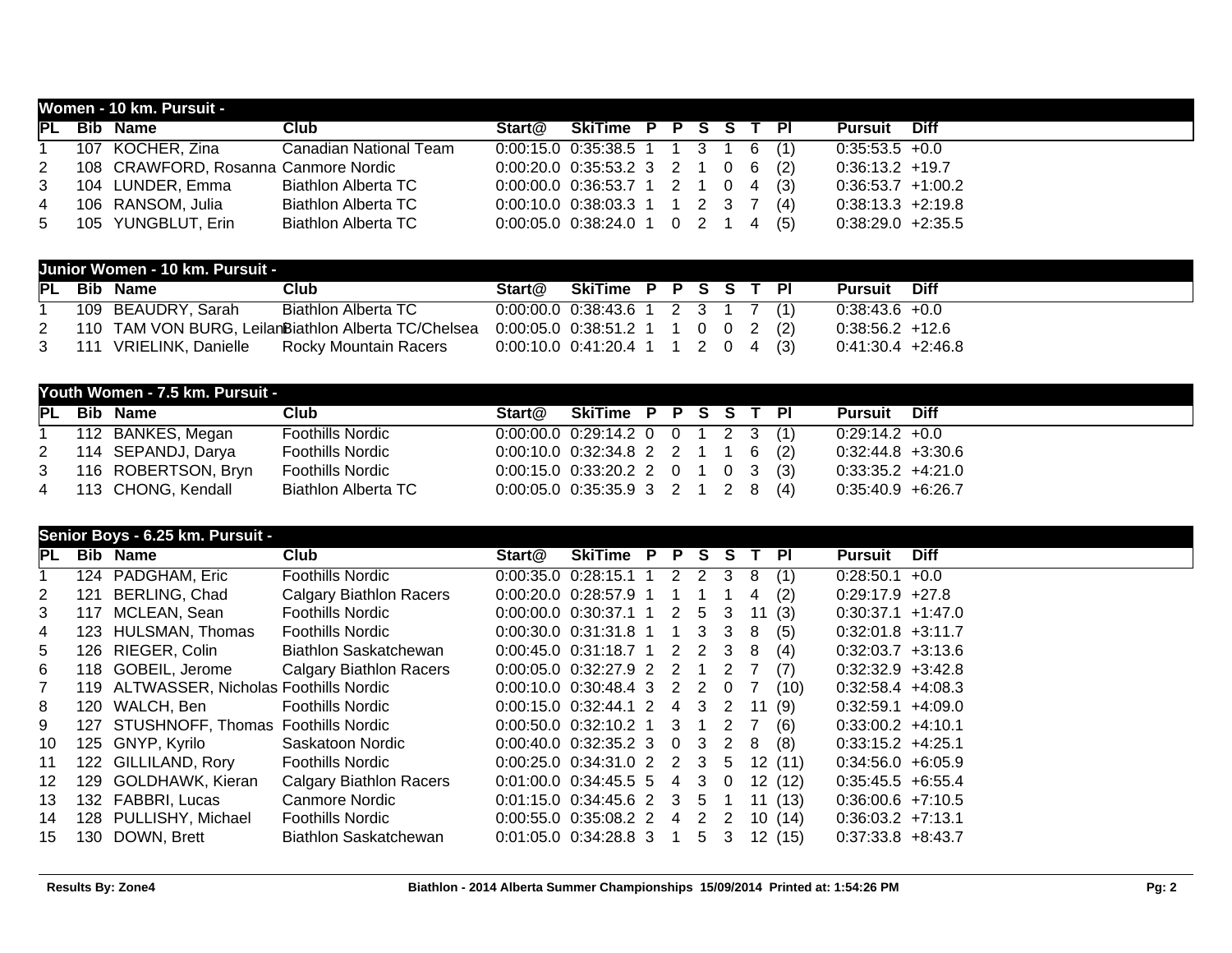## **Senior Boys Continued ... - 6.25 km. Pursuit - PL Bib Name Club Start@ SkiTime P P S S T Pl Pursuit Diff** 16 131 BORGLUM, Haldan Foothills Nordic 0:01:10.0 0:39:09.3 3 2 3 5 13 (16) 0:40:19.3 +11:29.2 **Jury Decisions**

|  | <b>Bib: 119 Time:</b> | 0:02:00.0 | <b>Reason:</b> 5.5.A: One missed penalty loop. |
|--|-----------------------|-----------|------------------------------------------------|
|  | <b>Bib: 130 Time:</b> | 0:02:00.0 | <b>Reason:</b> 5.5.A: One missed penalty loop. |

## **Senior Girls - 6.25 km. Pursuit -**

| PL | <b>Bib Name</b>                 | Club                           |                                        | Start@ SkiTime P P S S T PI |  |  |  | <b>Pursuit</b> Diff  |  |
|----|---------------------------------|--------------------------------|----------------------------------------|-----------------------------|--|--|--|----------------------|--|
|    | 1 133 GOWLING, Gillian          | <b>Calgary Biathlon Racers</b> | $0:00:00.0$ $0:32:50.8$ 0 1 3 0 4 (1)  |                             |  |  |  | $0:32:50.8 +0.0$     |  |
|    | 2 137 GILLETT, Katrine          | <b>Canmore Nordic</b>          | $0:00:20.0$ $0:34:49.7$ 3 0 3 1 7 (2)  |                             |  |  |  | $0.35.09.7 +2.18.9$  |  |
|    | 3 138 TILLEY, Tatiana           | Foothills Nordic               | $0:00:25.0$ $0:35:11.3$ 1 0 3 2 6 (3)  |                             |  |  |  | $0.35.36.3 +2.45.5$  |  |
|    | 4 134 NOTSCHAELE, Sydney Regina |                                | $0:00:05.0$ $0:36:05.1$ 4 0 1 1 6 (4)  |                             |  |  |  | $0:36:10.1 + 3:19.3$ |  |
|    | 5 136 MCISAAC, India            | Rocky Mountain Racers          | $0:00:15.0$ $0:36:14.3$ 1 3 3 3 10 (5) |                             |  |  |  | $0.36:29.3 +3:38.5$  |  |
|    | 6 135 STADNYK, Hanne            | <b>Biathlon Saskatchewan</b>   | $0:00:10.0$ $0:38:01.2$ 3 2 2 3 10 (6) |                             |  |  |  | $0:38:11.2 +5:20.4$  |  |

|  | Dev 2 - Boys - 4 km. Pursuit - |                                                 |                                      |  |  |                      |  |
|--|--------------------------------|-------------------------------------------------|--------------------------------------|--|--|----------------------|--|
|  | PL Bib Name                    | Club                                            | Start@ SkiTime P P P T PI            |  |  | <b>Pursuit</b> Diff  |  |
|  | 1 139 KELLY, Kieran            | <b>Calgary Biathlon Racers</b>                  | $0:00:00.0$ $0:14:31.5$ 2 2 2 6 (1)  |  |  | $0.14.31.5 + 0.0$    |  |
|  | 2 141 BERG, Finn               | <b>Calgary Biathlon Racers</b>                  | $0:00:10.0$ $0:15:57.7$ 2 2 3 7 (2)  |  |  | $0.16.07.7 +1.36.2$  |  |
|  | 3 140 CUTHILL, Colton          | <b>Foothills Nordic</b>                         | $0:00:05.0$ $0:16:46.4$ 2 4 4 10 (3) |  |  | $0.16.51.4$ +2.19.9  |  |
|  | 4 145 STEPAN, Jakub            | Camrose Vikings                                 | $0:00:30.0$ $0:16:55.7$ 1 2 2 5 (4)  |  |  | $0.17.25.7 +2.54.2$  |  |
|  | 5 144 HOLLAND, Lance           | Canmore Nordic                                  | $0.00:25.0$ $0.18:20.1$ 3 1 4 8 (5)  |  |  | $0.18.45.1 + 4.13.6$ |  |
|  | 6 142 PAZDAN, Christian        | Foothills Nordic                                | $0:00:15.0$ $0:18:34.3$ 5 2 5 12 (6) |  |  | $0.18.49.3 +4.17.8$  |  |
|  |                                | 7 143 CHAMPAGNE, Xavier Calgary Biathlon Racers | $0.00:20.0$ $0.18:55.6$ 3 4 3 10 (7) |  |  | $0.19:15.6 +4.44.1$  |  |

|   | Dev 2 - Girls - 4 km. Pursuit - |                         |                                     |                    |     |  |            |                     |      |
|---|---------------------------------|-------------------------|-------------------------------------|--------------------|-----|--|------------|---------------------|------|
|   | PL Bib Name                     | Club                    | Start@                              | SkiTime P P P T PI |     |  |            | Pursuit             | Diff |
|   | 147 WICHERS, Kerstin            | <b>Camrose Vikings</b>  | $0:00:05.0$ $0:18:30.7$ 1 1 1 3 (1) |                    |     |  |            | $0:18:35.7$ +0.0    |      |
| 2 | 148 SELTSAM, Millie             | <b>Foothills Nordic</b> | $0:00:10.0$ $0:19:31.4$ 4 2 2 8 (2) |                    |     |  |            | $0.19.41.4$ +1.05.7 |      |
|   | DNS 146 HOILETT, Claire         | Canmore Nordic          | $0:00:00.0$ ***                     |                    | 000 |  | <b>DNS</b> | ***                 | ***  |